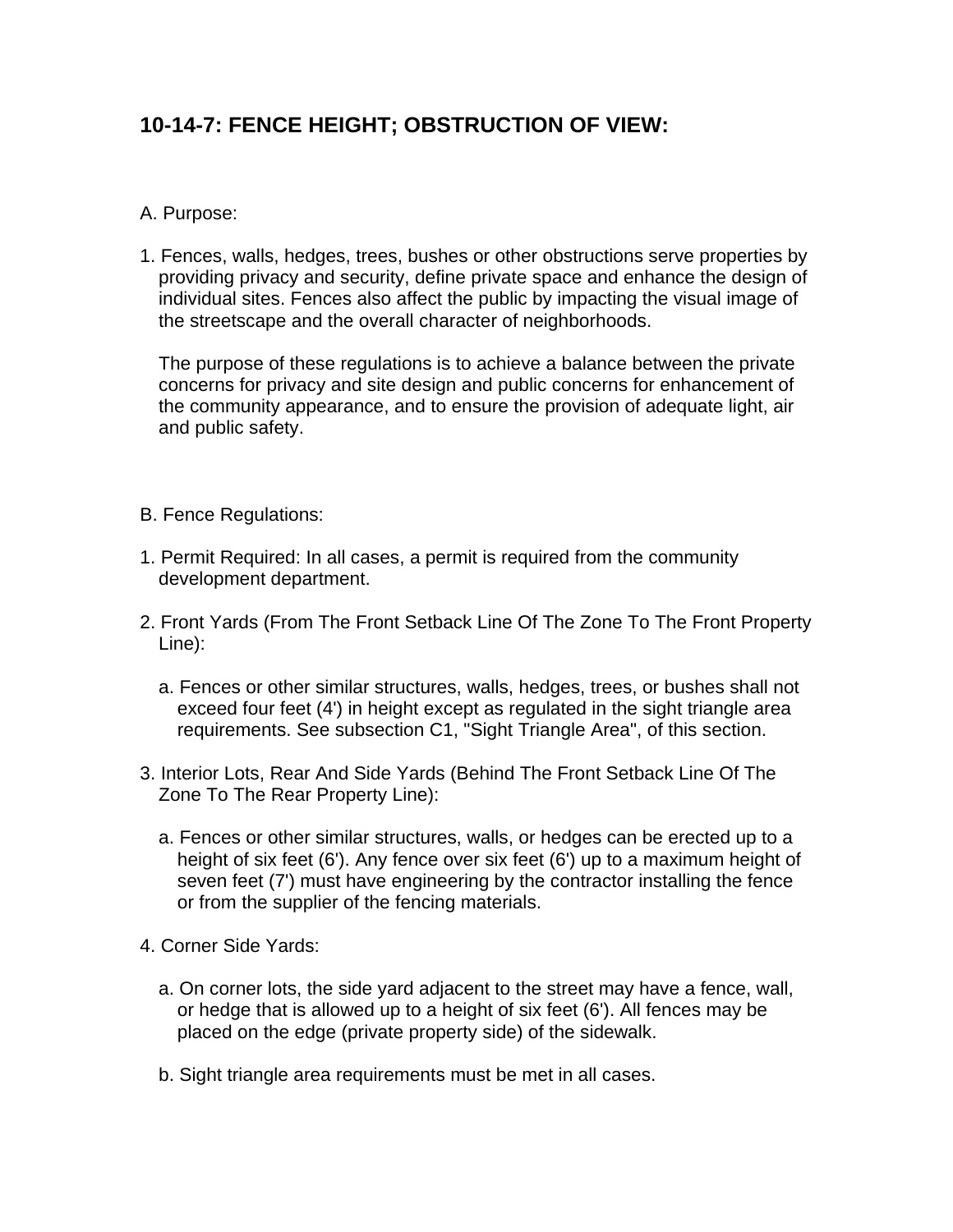- 5. Access:
	- a. No fences, whether of wood, metal, masonry or concrete, nor other obstruction, including shrubbery (hedges, trees, bushes), nor any combination of materials, shall be erected or maintained which blocks the access from a front yard through both sides to the rear yard unless a gate approved by the community development administrator is installed in at least one side.
- 6. Retaining Wall:
	- a. Where a retaining wall protects a cut below or a fill above the natural grade and is located on the separating lots, such retaining walls may be topped by a fence, wall or hedge of the same height that would otherwise be permitted at that location if no retaining wall existed.
- 7. Maintained:
	- a. All fences and retaining walls must be maintained in a state of good repair. Hedges and bushes must be kept trimmed and maintained not to exceed height of fence regulated at that location on the property.
- 8. Location:
	- a. All fences, walls or hedges shall be erected entirely within the property lines of the property they are intending to serve, except all fences shall be allowed to be placed against the edge (private property side) of the sidewalk.
- 9. Exceptions:
	- a. Fences required by state law to surround or enclose public utility installations, public schools or other public buildings.
	- b. Fences for uses such as tennis or sports courts which may be a maximum of fifteen feet (15') high if the fence meets all of the required setbacks for an accessory building in the zone in which it is located.
- C. Obstruction Of View:
- 1. Sight Triangle Area:
	- a. Defined as that portion of a corner lot lying within a triangle area formed by measuring back along the property lines adjacent to the intersecting streets to a point on each property line twenty feet (20') from the intersection of said